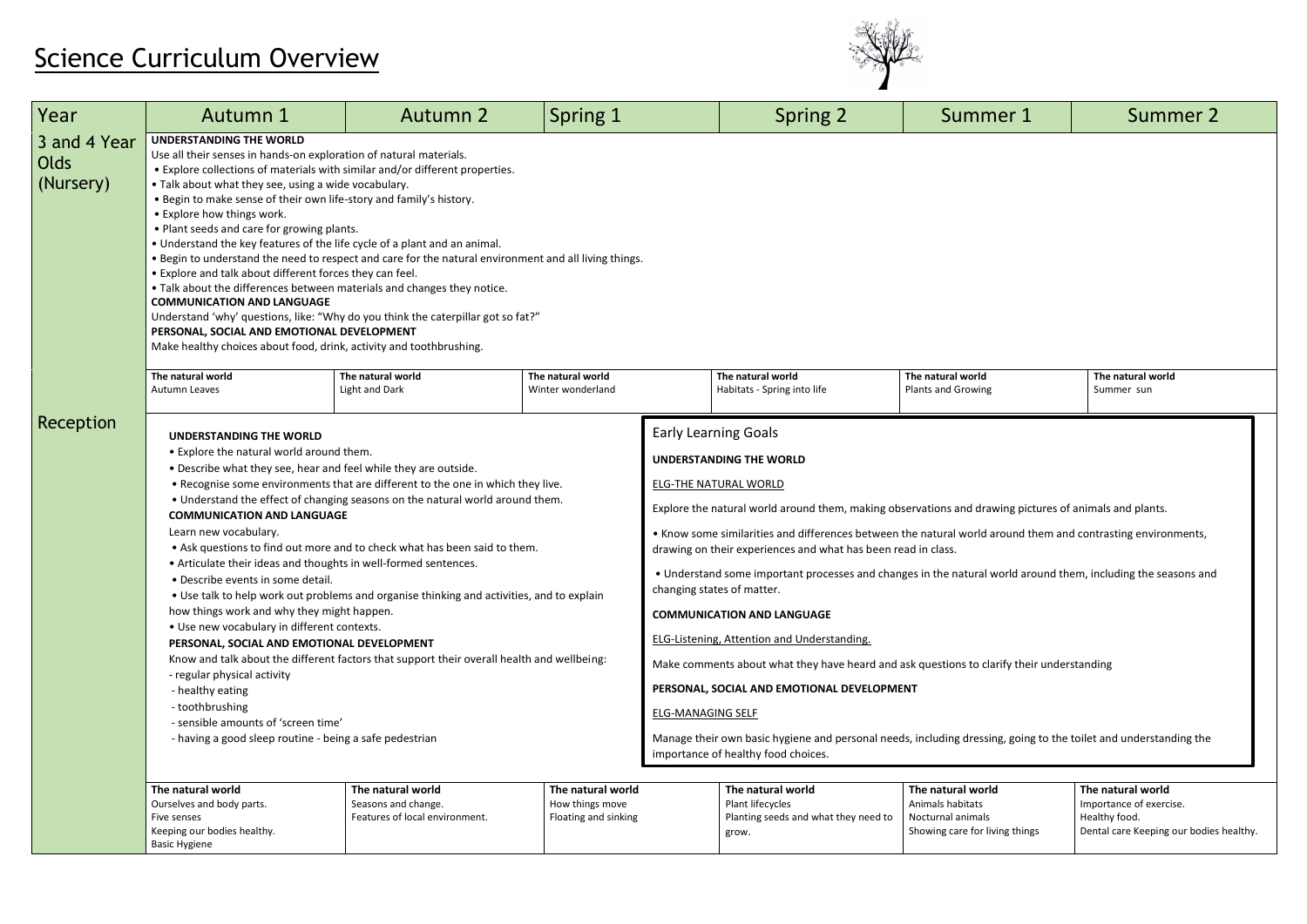| KS1<br><b>Key skills</b><br><b>Working</b><br>Scientifically | During years 1 and 2, pupils should be taught to use the following practical scientific methods, processes and skills through the teaching of the programm<br>asking simple questions and recognising that they can be answered in different ways<br>observing closely, using simple equipment<br>performing simple tests<br>identifying and classifying<br>using their observations and ideas to suggest answers to questions<br>gathering and recording data to help in answering questions |                                                                                                                                                                                                                                                                                                                                                                                                             |                                                                                                                                                                                                                                                                                                                                                                                                                                                                                                                                                                                                                                                                             |                                                                                                                                                                                                                                                                                                                                                                                          |                                                                                                                                                                                                                                                                       |
|--------------------------------------------------------------|-----------------------------------------------------------------------------------------------------------------------------------------------------------------------------------------------------------------------------------------------------------------------------------------------------------------------------------------------------------------------------------------------------------------------------------------------------------------------------------------------|-------------------------------------------------------------------------------------------------------------------------------------------------------------------------------------------------------------------------------------------------------------------------------------------------------------------------------------------------------------------------------------------------------------|-----------------------------------------------------------------------------------------------------------------------------------------------------------------------------------------------------------------------------------------------------------------------------------------------------------------------------------------------------------------------------------------------------------------------------------------------------------------------------------------------------------------------------------------------------------------------------------------------------------------------------------------------------------------------------|------------------------------------------------------------------------------------------------------------------------------------------------------------------------------------------------------------------------------------------------------------------------------------------------------------------------------------------------------------------------------------------|-----------------------------------------------------------------------------------------------------------------------------------------------------------------------------------------------------------------------------------------------------------------------|
| Year 1                                                       | Humans and senses<br>$\overline{B}$<br>Identify, name, draw and label the<br>basic parts of the human body and<br>say which part of the body is<br>associated with each sense.                                                                                                                                                                                                                                                                                                                | Everyday materials<br>$\underline{\mathsf{C}}$<br>Distinguish between an object and<br>the material from which it is made.<br>Identify and name a variety of<br>everyday materials, including wood,<br>plastic, glass, metal, water, and rock.<br>Describe the simple physical<br>properties of a variety of everyday<br>materials.<br>Compare and group together a<br>variety of everyday materials on the | Seasonal changes<br>$\overline{P}$<br>Observe changes across the four<br>seasons.<br>Observe and describe weather<br>associated with the seasons and<br>how day length varies.                                                                                                                                                                                                                                                                                                                                                                                                                                                                                              | Animals including humans<br>$\underline{\mathsf{B}}$<br>Identify and name a variety of<br>common animals including fish,<br>amphibians, reptiles, birds and<br>mammals.<br>Identify and name a variety of<br>common animals that are<br>carnivores, herbivores and<br>omnivores.<br>Describe and compare the<br>structure of a variety of common<br>animals (fish, amphibians, reptiles, | Plants<br>$\underline{\mathsf{B}}$<br>Identify and name a variety of<br>common wild and garden<br>plants, including deciduous and<br>evergreen trees.<br>Identify and describe the basic<br>structure of a variety of<br>common flowering plants,<br>including trees. |
| Year 2                                                       | Health and hygiene<br>$\underline{\mathsf{B}}$<br>Notice that animals, including<br>humans, have offspring which grow<br>into adults.<br>Find out about and describe the basic<br>needs of animals, including humans,<br>for survival (water, food and air).<br>Describe the importance for humans<br>of exercise, eating the right amounts<br>of different types of food, and<br>hygiene.                                                                                                    | basis of their simple physical<br>properties.<br>Changing materials<br>$\underline{\mathsf{C}}$<br>Find out how the shapes of solid<br>objects made from some materials<br>can be changed by squashing,<br>bending, twisting and stretching.                                                                                                                                                                | Animals - habitats and<br>survival<br>$\overline{B}$<br>Explore and compare the<br>differences between things that<br>are living, dead, and things that<br>have never been alive.<br>Identify that most living things<br>live in habitats to which they are<br>suited and describe how<br>different habitats provide for the<br>basic needs of different kinds of<br>animals and plants, and how<br>they depend on each other.<br>Identify and name a variety of<br>plants and animals in their<br>habitats, including microhabitats.<br>Describe how animals obtain<br>their food from plants and other<br>animals, using the idea of a<br>simple food chain, and identify | birds and mammals, including<br>pets).<br>Everyday use of materials<br>$\underline{\mathsf{C}}$<br>Identify and compare the<br>suitability of a variety of everyday<br>materials, including wood, metal,<br>plastic, glass, brick, rock, paper<br>and cardboard for particular uses.                                                                                                     | <b>Plants</b><br>$\underline{\mathsf{B}}$<br>Observe and describe how<br>seeds and bulbs grow into<br>mature plants.<br>Find out and describe how<br>plants need water, light and a<br>suitable temperature to grow<br>and stay healthy.                              |

## the programme of study content:

| <u>Plants</u><br><u>B</u>                                                                                        |  |
|------------------------------------------------------------------------------------------------------------------|--|
| Identify and name a variety of<br>common wild and garden<br>plants, including deciduous and<br>evergreen trees.  |  |
| Identify and describe the basic<br>structure of a variety of<br>common flowering plants,<br>including trees.     |  |
| <u>Plants</u><br>B                                                                                               |  |
| Observe and describe how<br>seeds and bulbs grow into<br>mature plants.                                          |  |
| Find out and describe how<br>plants need water, light and a<br>suitable temperature to grow<br>and stay healthy. |  |
|                                                                                                                  |  |
|                                                                                                                  |  |
|                                                                                                                  |  |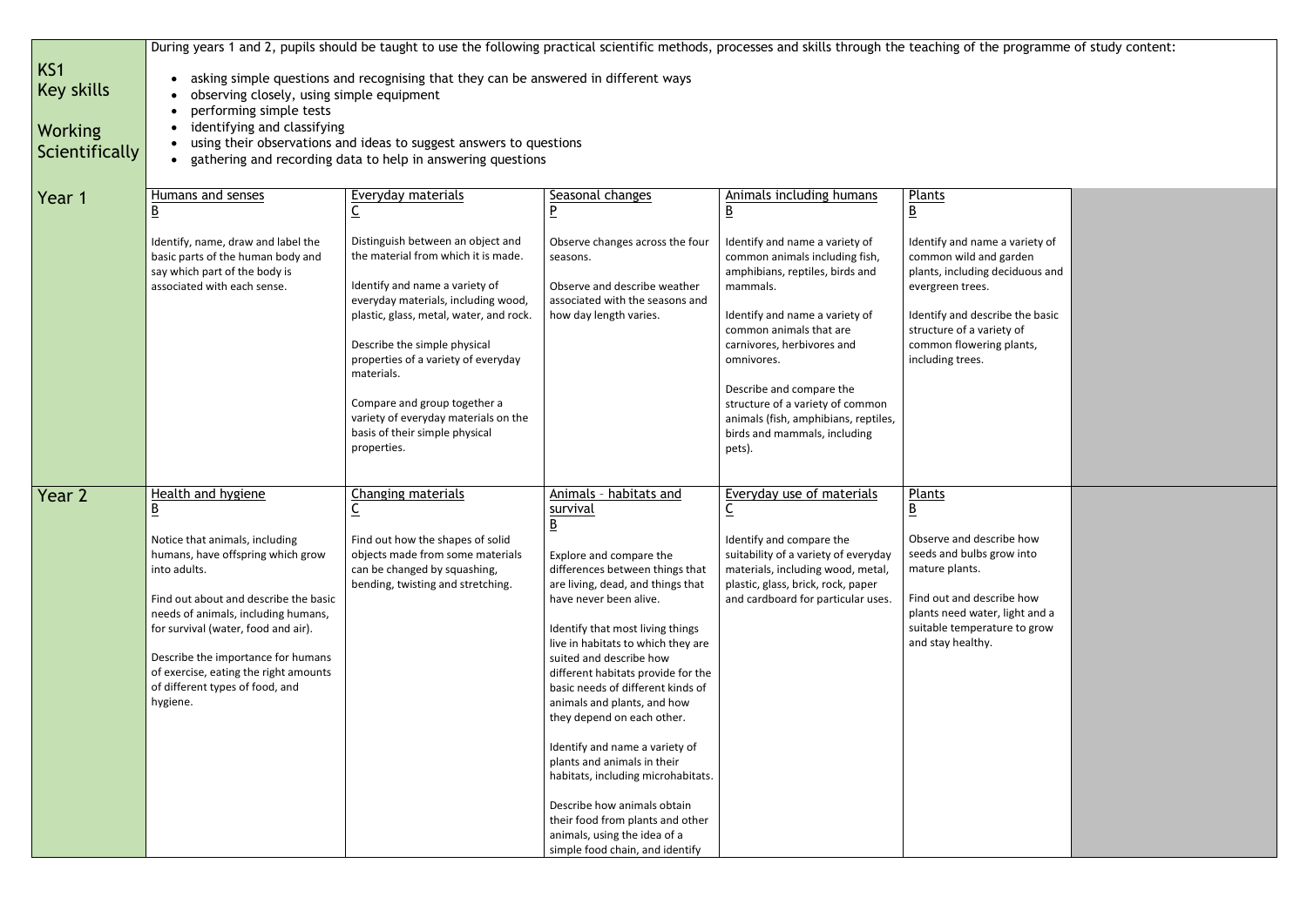|                                                               | and name different sources of<br>food.                                                                                                                                                                                                                                                                                                                                                                                                                                                                                                                                                                                                                                                                                                                                                                                                                                                                                                                                                                                                                                                                                                                                                                                                                                                                                    |                                                                                                                                                                                                                                                                                                                |                                                                                                                                                                                        |                                                                                                                                                                                                                                                                                                                                                                                                                                                                                               |                                                                                                                                                                                                                                                                                                                                                                                                                                                                                                                                                                              |                                                                                                                                                                                                                                                                                                                                                                                                                                                                                                                      |
|---------------------------------------------------------------|---------------------------------------------------------------------------------------------------------------------------------------------------------------------------------------------------------------------------------------------------------------------------------------------------------------------------------------------------------------------------------------------------------------------------------------------------------------------------------------------------------------------------------------------------------------------------------------------------------------------------------------------------------------------------------------------------------------------------------------------------------------------------------------------------------------------------------------------------------------------------------------------------------------------------------------------------------------------------------------------------------------------------------------------------------------------------------------------------------------------------------------------------------------------------------------------------------------------------------------------------------------------------------------------------------------------------|----------------------------------------------------------------------------------------------------------------------------------------------------------------------------------------------------------------------------------------------------------------------------------------------------------------|----------------------------------------------------------------------------------------------------------------------------------------------------------------------------------------|-----------------------------------------------------------------------------------------------------------------------------------------------------------------------------------------------------------------------------------------------------------------------------------------------------------------------------------------------------------------------------------------------------------------------------------------------------------------------------------------------|------------------------------------------------------------------------------------------------------------------------------------------------------------------------------------------------------------------------------------------------------------------------------------------------------------------------------------------------------------------------------------------------------------------------------------------------------------------------------------------------------------------------------------------------------------------------------|----------------------------------------------------------------------------------------------------------------------------------------------------------------------------------------------------------------------------------------------------------------------------------------------------------------------------------------------------------------------------------------------------------------------------------------------------------------------------------------------------------------------|
|                                                               |                                                                                                                                                                                                                                                                                                                                                                                                                                                                                                                                                                                                                                                                                                                                                                                                                                                                                                                                                                                                                                                                                                                                                                                                                                                                                                                           |                                                                                                                                                                                                                                                                                                                |                                                                                                                                                                                        |                                                                                                                                                                                                                                                                                                                                                                                                                                                                                               |                                                                                                                                                                                                                                                                                                                                                                                                                                                                                                                                                                              |                                                                                                                                                                                                                                                                                                                                                                                                                                                                                                                      |
| LKS2<br><b>Key skills</b><br><b>Working</b><br>Scientifically | During years 3 and 4, pupils should be taught to use the following practical scientific methods, processes and skills through the teaching of the programme of study content:<br>asking relevant questions and using different types of scientific enquiries to answer them<br>$\bullet$<br>setting up simple practical enquiries, comparative and fair tests<br>$\bullet$<br>making systematic and careful observations and, where appropriate, taking accurate<br>measurements using standard units, using a range of equipment, including thermometers and data loggers<br>gathering, recording, classifying and presenting data in a variety of ways to help in answering questions<br>$\bullet$<br>recording findings using simple scientific language, drawings, labelled diagrams, keys, bar charts, and tables<br>$\bullet$<br>reporting on findings from enquiries, including oral and written explanations, displays or presentations of results and conclusions<br>using results to draw simple conclusions, make predictions for new values, suggest improvements and raise further questions<br>identifying differences, similarities or changes related to simple scientific ideas and processes<br>$\bullet$<br>using straightforward scientific evidence to answer questions or to support their findings |                                                                                                                                                                                                                                                                                                                |                                                                                                                                                                                        |                                                                                                                                                                                                                                                                                                                                                                                                                                                                                               |                                                                                                                                                                                                                                                                                                                                                                                                                                                                                                                                                                              |                                                                                                                                                                                                                                                                                                                                                                                                                                                                                                                      |
| Year 3                                                        | Animals including humans<br>B                                                                                                                                                                                                                                                                                                                                                                                                                                                                                                                                                                                                                                                                                                                                                                                                                                                                                                                                                                                                                                                                                                                                                                                                                                                                                             | Rocks and fossils<br>$\underline{\mathsf{C}}$                                                                                                                                                                                                                                                                  | Health and nutrition                                                                                                                                                                   | <u>Light</u><br><u>P</u>                                                                                                                                                                                                                                                                                                                                                                                                                                                                      | Forces and magnets                                                                                                                                                                                                                                                                                                                                                                                                                                                                                                                                                           | Plants<br><u>B</u>                                                                                                                                                                                                                                                                                                                                                                                                                                                                                                   |
|                                                               | Identify that humans and some other<br>animals have skeletons and muscles<br>for support, protection and<br>movement.                                                                                                                                                                                                                                                                                                                                                                                                                                                                                                                                                                                                                                                                                                                                                                                                                                                                                                                                                                                                                                                                                                                                                                                                     | Compare and group together<br>different kinds of rocks on the basis<br>of their appearance and simple<br>physical properties.<br>Describe in simple terms how fossils<br>are formed when things that have<br>lived are trapped within rock.<br>Recognise that soils are made from<br>rocks and organic matter. | Identify that animals, including<br>humans, need the right types<br>and amount of nutrition, and<br>that they cannot make their own<br>food; they get nutrition from<br>what they eat. | Recognise that they need light in<br>order to see things and that dark is<br>the absence of light.<br>Notice that light is reflected from<br>surfaces.<br>Recognise that light from the sun<br>can be dangerous and that there<br>are ways to protect their eyes.<br>Recognise that shadows are<br>formed when the light from a light $\mid$ Compare and group together a $\mid$<br>source is blocked by an opaque<br>object.<br>Find patterns in the way that the<br>size of shadows change. | Compare how things move on<br>different surfaces.<br>Notice that some forces need<br>contact between two objects,<br>but magnetic forces can act at<br>a distance.<br>Observe how magnets attract<br>or repel each other and attract<br>some materials and not others.<br>variety of everyday materials<br>on the basis of whether they<br>are attracted to a magnet, and<br>identify some magnetic<br>materials.<br>Describe magnets as having<br>two poles.<br>Predict whether two magnets<br>will attract or repel each other,<br>depending on which poles are<br>facing. | Identify and describe the functions of<br>different parts of flowering plants:<br>roots, stem/trunk, leaves and flowers.<br>Explore the requirements of plants for<br>life and growth (air, light, water,<br>nutrients from soil, and room to grow)<br>and how they vary from plant to plant.<br>Investigate the way in which water is<br>transported within plants.<br>Explore the part that flowers play in<br>the life cycle of flowering plants,<br>including pollination, seed formation<br>and seed dispersal. |
| Year 4                                                        | States of matter<br>P<br>Compare and group materials                                                                                                                                                                                                                                                                                                                                                                                                                                                                                                                                                                                                                                                                                                                                                                                                                                                                                                                                                                                                                                                                                                                                                                                                                                                                      | Keeping warm                                                                                                                                                                                                                                                                                                   | Animals including humans -<br>digestion<br>$\underline{\mathsf{B}}$                                                                                                                    | Sound<br><u>P</u><br>Identify how sounds are made,                                                                                                                                                                                                                                                                                                                                                                                                                                            | <b>Electricity</b><br><u>P</u><br>Identify common appliances                                                                                                                                                                                                                                                                                                                                                                                                                                                                                                                 | Environment and habitats<br><u>B</u><br>Recognise that living things can be                                                                                                                                                                                                                                                                                                                                                                                                                                          |
|                                                               | together, according to whether they<br>are solids, liquids or gases.                                                                                                                                                                                                                                                                                                                                                                                                                                                                                                                                                                                                                                                                                                                                                                                                                                                                                                                                                                                                                                                                                                                                                                                                                                                      |                                                                                                                                                                                                                                                                                                                | Describe the simple functions of<br>the basic parts of the digestive<br>system in humans.                                                                                              | associating some of them with<br>something vibrating.                                                                                                                                                                                                                                                                                                                                                                                                                                         | that run on electricity.<br>Construct a simple series<br>electrical circuit, identifying                                                                                                                                                                                                                                                                                                                                                                                                                                                                                     | grouped in a variety of ways.<br>Explore and use classification keys to<br>help group, identify and name a variety                                                                                                                                                                                                                                                                                                                                                                                                   |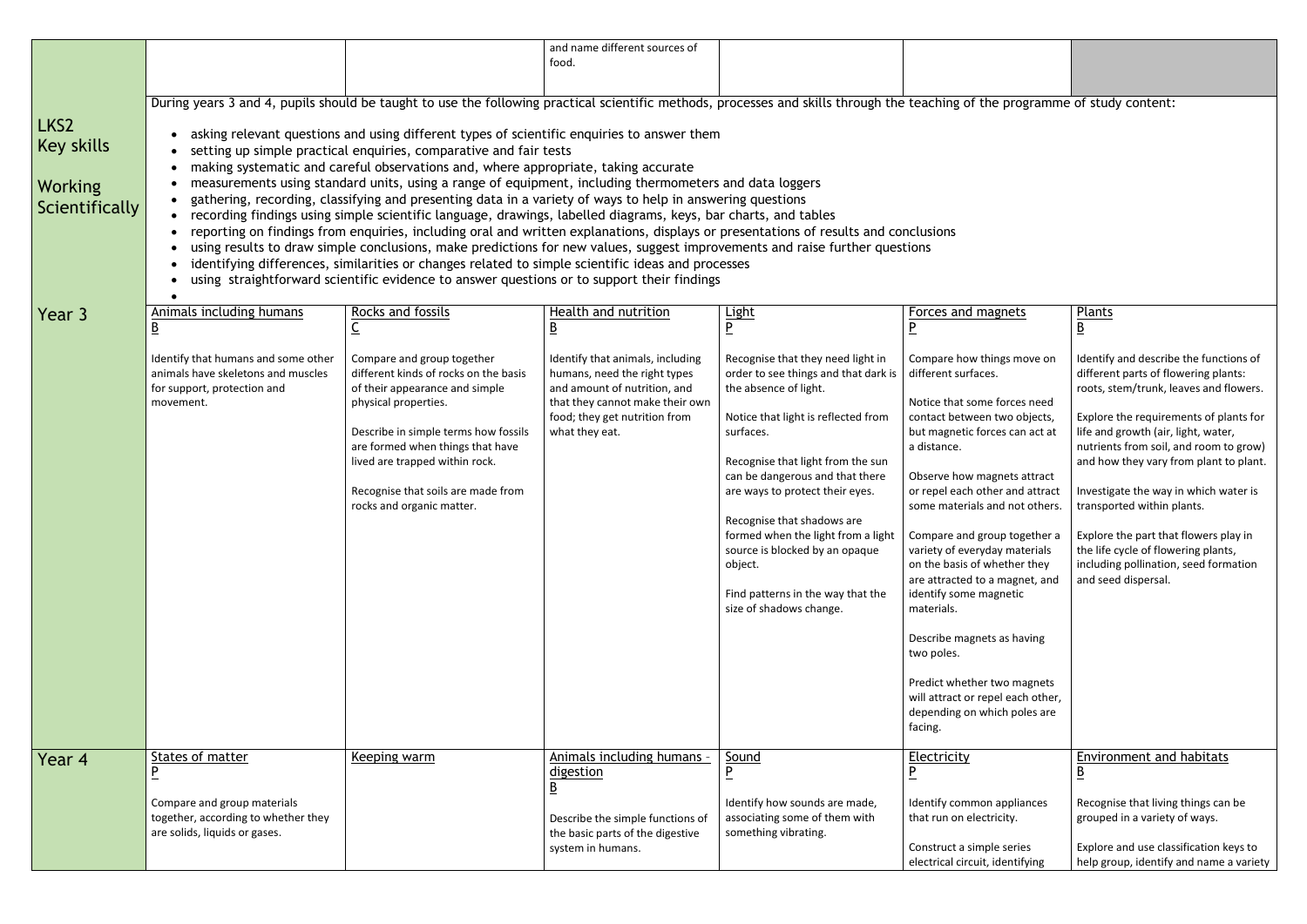| and naming its basic parts,<br>including cells, wires, bulbs,<br>switches and buzzers.                                                                        | of living things in their local and wider<br>environment.            |
|---------------------------------------------------------------------------------------------------------------------------------------------------------------|----------------------------------------------------------------------|
|                                                                                                                                                               | Recognise that environments can                                      |
| Identify whether or not a lamp<br>will light in a simple series<br>circuit, based on whether or<br>not the lamp is part of a<br>complete loop with a battery. | change and that this can sometimes<br>pose dangers to living things. |
| Recognise that a switch opens<br>and closes a circuit and<br>associate this with whether or<br>not a lamp lights in a simple<br>series circuit.               |                                                                      |
| Recognise some common<br>conductors and insulators, and<br>associate metals with being<br>good conductors.                                                    |                                                                      |

the programme of study content:

propriate recording data and results of

in results, in oral and written forms such as

|                                                       | Observe that some materials change<br>state when they are heated or cooled,<br>and measure or research the<br>temperature at which this happens in<br>degrees Celsius (°C).<br>Identify the part played by<br>evaporation and condensation in the<br>water cycle and associate the rate of<br>evaporation with temperature. |                                                                                                                                                                                                                                                                                                                                                                                                                                                                                                                                                                                                                                                                                                                                                                           | Identify the different types of<br>teeth in humans and their simple<br>functions.<br>Construct and interpret a variety<br>of food chains, identifying<br>producers, predators and prey. | Recognise that vibrations from<br>sounds travel through a medium<br>to the ear.<br>Find patterns between the pitch of<br>a sound and features of the object<br>that produced it.<br>Find patterns between the volume<br>of a sound and the strength of the<br>vibrations that produced it.<br>Recognise that sounds get fainter | and naming its basic parts,<br>including cells, wires, bulbs,<br>switches and buzzers.<br>Identify whether or not a lamp<br>will light in a simple series<br>circuit, based on whether or<br>not the lamp is part of a<br>complete loop with a battery.<br>Recognise that a switch opens<br>and closes a circuit and<br>associate this with whether or |
|-------------------------------------------------------|-----------------------------------------------------------------------------------------------------------------------------------------------------------------------------------------------------------------------------------------------------------------------------------------------------------------------------|---------------------------------------------------------------------------------------------------------------------------------------------------------------------------------------------------------------------------------------------------------------------------------------------------------------------------------------------------------------------------------------------------------------------------------------------------------------------------------------------------------------------------------------------------------------------------------------------------------------------------------------------------------------------------------------------------------------------------------------------------------------------------|-----------------------------------------------------------------------------------------------------------------------------------------------------------------------------------------|---------------------------------------------------------------------------------------------------------------------------------------------------------------------------------------------------------------------------------------------------------------------------------------------------------------------------------|--------------------------------------------------------------------------------------------------------------------------------------------------------------------------------------------------------------------------------------------------------------------------------------------------------------------------------------------------------|
|                                                       |                                                                                                                                                                                                                                                                                                                             |                                                                                                                                                                                                                                                                                                                                                                                                                                                                                                                                                                                                                                                                                                                                                                           |                                                                                                                                                                                         | as the distance from the sound<br>source increases.                                                                                                                                                                                                                                                                             | not a lamp lights in a simple<br>series circuit.<br>Recognise some common<br>conductors and insulators, and<br>associate metals with being                                                                                                                                                                                                             |
|                                                       |                                                                                                                                                                                                                                                                                                                             |                                                                                                                                                                                                                                                                                                                                                                                                                                                                                                                                                                                                                                                                                                                                                                           |                                                                                                                                                                                         |                                                                                                                                                                                                                                                                                                                                 | good conductors.                                                                                                                                                                                                                                                                                                                                       |
| UKS <sub>2</sub>                                      |                                                                                                                                                                                                                                                                                                                             | During years 5 and 6, pupils should be taught to use the following practical scientific methods, processes and skills through the teaching of the programn                                                                                                                                                                                                                                                                                                                                                                                                                                                                                                                                                                                                                |                                                                                                                                                                                         |                                                                                                                                                                                                                                                                                                                                 |                                                                                                                                                                                                                                                                                                                                                        |
| <b>Key skills</b><br><b>Working</b><br>Scientifically | displays and other presentations                                                                                                                                                                                                                                                                                            | planning different types of scientific enquiries to answer questions, including recognising and controlling variables where necessary<br>taking measurements, using a range of scientific equipment, with increasing accuracy and precision, taking repeat readings when appropriate reco<br>increasing complexity using scientific diagrams and labels, classification keys, tables, scatter graphs, bar and line graphs<br>using test results to make predictions to set up further comparative and fair tests<br>reporting and presenting findings from enquiries, including conclusions, causal relationships and explanations of and degree of trust in results, in o<br>Identifying scientific evidence that has been used to support or refute ideas or arguments. |                                                                                                                                                                                         |                                                                                                                                                                                                                                                                                                                                 |                                                                                                                                                                                                                                                                                                                                                        |
| Year 5                                                |                                                                                                                                                                                                                                                                                                                             | <b>Forces</b>                                                                                                                                                                                                                                                                                                                                                                                                                                                                                                                                                                                                                                                                                                                                                             | Earth and space                                                                                                                                                                         |                                                                                                                                                                                                                                                                                                                                 | Living things and their                                                                                                                                                                                                                                                                                                                                |
|                                                       |                                                                                                                                                                                                                                                                                                                             | $\overline{P}$                                                                                                                                                                                                                                                                                                                                                                                                                                                                                                                                                                                                                                                                                                                                                            | $\overline{P}$                                                                                                                                                                          |                                                                                                                                                                                                                                                                                                                                 | habitats                                                                                                                                                                                                                                                                                                                                               |
|                                                       | Properties and changes of                                                                                                                                                                                                                                                                                                   |                                                                                                                                                                                                                                                                                                                                                                                                                                                                                                                                                                                                                                                                                                                                                                           |                                                                                                                                                                                         |                                                                                                                                                                                                                                                                                                                                 | $\underline{\mathsf{B}}$                                                                                                                                                                                                                                                                                                                               |
|                                                       | materials                                                                                                                                                                                                                                                                                                                   | Explain that unsupported objects fall                                                                                                                                                                                                                                                                                                                                                                                                                                                                                                                                                                                                                                                                                                                                     | Describe the movement of the                                                                                                                                                            |                                                                                                                                                                                                                                                                                                                                 |                                                                                                                                                                                                                                                                                                                                                        |
|                                                       | $\underline{\mathsf{C}}$                                                                                                                                                                                                                                                                                                    | towards the Earth because of the                                                                                                                                                                                                                                                                                                                                                                                                                                                                                                                                                                                                                                                                                                                                          | Earth, and other planets, relative                                                                                                                                                      |                                                                                                                                                                                                                                                                                                                                 | Describe the differences in the                                                                                                                                                                                                                                                                                                                        |
|                                                       |                                                                                                                                                                                                                                                                                                                             | force of gravity acting between the<br>Earth and the falling object.                                                                                                                                                                                                                                                                                                                                                                                                                                                                                                                                                                                                                                                                                                      | to the Sun in the solar system.                                                                                                                                                         |                                                                                                                                                                                                                                                                                                                                 | life cycles of a mammal, an                                                                                                                                                                                                                                                                                                                            |
|                                                       | Compare and group together<br>everyday materials on the basis of                                                                                                                                                                                                                                                            |                                                                                                                                                                                                                                                                                                                                                                                                                                                                                                                                                                                                                                                                                                                                                                           | Describe the movement of the                                                                                                                                                            |                                                                                                                                                                                                                                                                                                                                 | amphibian, an insect and a<br>bird.                                                                                                                                                                                                                                                                                                                    |
|                                                       | their properties, including their                                                                                                                                                                                                                                                                                           | Identify the effects of air resistance,                                                                                                                                                                                                                                                                                                                                                                                                                                                                                                                                                                                                                                                                                                                                   | Moon relative to the Earth.                                                                                                                                                             |                                                                                                                                                                                                                                                                                                                                 |                                                                                                                                                                                                                                                                                                                                                        |
|                                                       | hardness, solubility, transparency,                                                                                                                                                                                                                                                                                         | water resistance and friction, that act                                                                                                                                                                                                                                                                                                                                                                                                                                                                                                                                                                                                                                                                                                                                   |                                                                                                                                                                                         |                                                                                                                                                                                                                                                                                                                                 | Describe the life process of                                                                                                                                                                                                                                                                                                                           |
|                                                       | conductivity (electrical and thermal),                                                                                                                                                                                                                                                                                      | between moving surfaces.                                                                                                                                                                                                                                                                                                                                                                                                                                                                                                                                                                                                                                                                                                                                                  | Describe the Sun, Earth and<br>Moon as approximately spherical                                                                                                                          |                                                                                                                                                                                                                                                                                                                                 | reproduction in some plants<br>and animals.                                                                                                                                                                                                                                                                                                            |
|                                                       | and response to magnets.                                                                                                                                                                                                                                                                                                    | Recognise that some mechanisms,                                                                                                                                                                                                                                                                                                                                                                                                                                                                                                                                                                                                                                                                                                                                           | bodies.                                                                                                                                                                                 |                                                                                                                                                                                                                                                                                                                                 |                                                                                                                                                                                                                                                                                                                                                        |
|                                                       | Know that some materials will                                                                                                                                                                                                                                                                                               | including levers, pulleys and gears,                                                                                                                                                                                                                                                                                                                                                                                                                                                                                                                                                                                                                                                                                                                                      |                                                                                                                                                                                         |                                                                                                                                                                                                                                                                                                                                 |                                                                                                                                                                                                                                                                                                                                                        |
|                                                       | dissolve in liquid to form a solution,                                                                                                                                                                                                                                                                                      | allow a smaller force to have a                                                                                                                                                                                                                                                                                                                                                                                                                                                                                                                                                                                                                                                                                                                                           | Use the idea of the Earth's                                                                                                                                                             |                                                                                                                                                                                                                                                                                                                                 |                                                                                                                                                                                                                                                                                                                                                        |
|                                                       | and describe how to recover a<br>substance from a solution.                                                                                                                                                                                                                                                                 | greater effect.                                                                                                                                                                                                                                                                                                                                                                                                                                                                                                                                                                                                                                                                                                                                                           | rotation to explain day and night<br>and the apparent movement of                                                                                                                       |                                                                                                                                                                                                                                                                                                                                 |                                                                                                                                                                                                                                                                                                                                                        |
|                                                       |                                                                                                                                                                                                                                                                                                                             |                                                                                                                                                                                                                                                                                                                                                                                                                                                                                                                                                                                                                                                                                                                                                                           | the sun across the sky.                                                                                                                                                                 |                                                                                                                                                                                                                                                                                                                                 |                                                                                                                                                                                                                                                                                                                                                        |
|                                                       | Use knowledge of solids, liquids and                                                                                                                                                                                                                                                                                        |                                                                                                                                                                                                                                                                                                                                                                                                                                                                                                                                                                                                                                                                                                                                                                           |                                                                                                                                                                                         |                                                                                                                                                                                                                                                                                                                                 |                                                                                                                                                                                                                                                                                                                                                        |
|                                                       | gases to decide how mixtures might                                                                                                                                                                                                                                                                                          |                                                                                                                                                                                                                                                                                                                                                                                                                                                                                                                                                                                                                                                                                                                                                                           |                                                                                                                                                                                         |                                                                                                                                                                                                                                                                                                                                 |                                                                                                                                                                                                                                                                                                                                                        |
|                                                       | be separated, including through                                                                                                                                                                                                                                                                                             |                                                                                                                                                                                                                                                                                                                                                                                                                                                                                                                                                                                                                                                                                                                                                                           |                                                                                                                                                                                         |                                                                                                                                                                                                                                                                                                                                 |                                                                                                                                                                                                                                                                                                                                                        |
|                                                       | filtering, sieving and evaporating.                                                                                                                                                                                                                                                                                         |                                                                                                                                                                                                                                                                                                                                                                                                                                                                                                                                                                                                                                                                                                                                                                           |                                                                                                                                                                                         |                                                                                                                                                                                                                                                                                                                                 |                                                                                                                                                                                                                                                                                                                                                        |
|                                                       | Give reasons, based on evidence from<br>comparative and fair tests, for the                                                                                                                                                                                                                                                 |                                                                                                                                                                                                                                                                                                                                                                                                                                                                                                                                                                                                                                                                                                                                                                           |                                                                                                                                                                                         |                                                                                                                                                                                                                                                                                                                                 |                                                                                                                                                                                                                                                                                                                                                        |

| Living things and their<br><u>habitats</u><br><u>B</u>                                                | <b>Animals including humans</b><br>$\underline{\mathsf{B}}$               |
|-------------------------------------------------------------------------------------------------------|---------------------------------------------------------------------------|
| Describe the differences in the<br>life cycles of a mammal, an<br>amphibian, an insect and a<br>bird. | Describe the changes as humans<br>develop to old age (including puberty). |
| Describe the life process of<br>reproduction in some plants<br>and animals.                           |                                                                           |
|                                                                                                       |                                                                           |
|                                                                                                       |                                                                           |
|                                                                                                       |                                                                           |